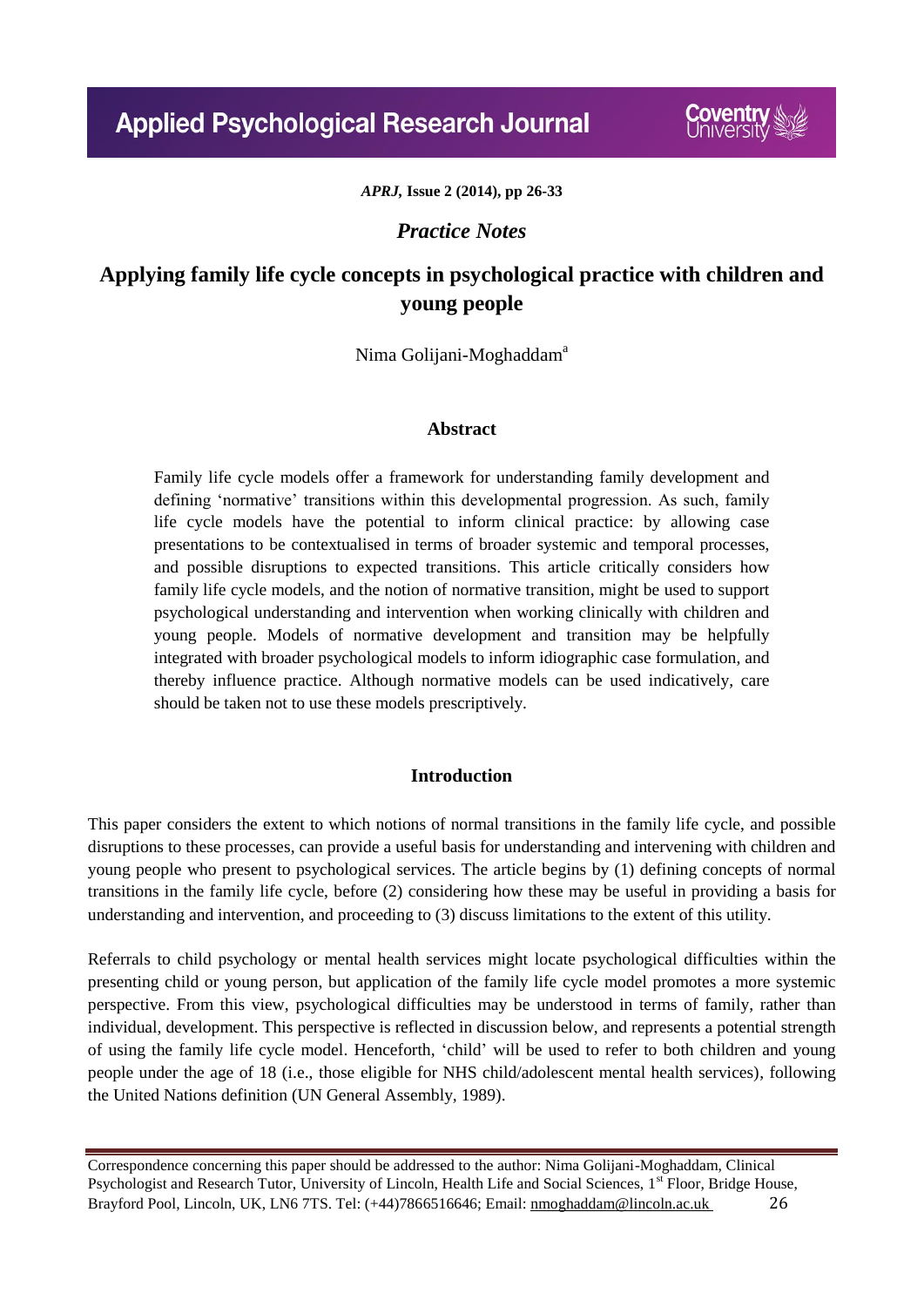#### **Family life cycle models and normative transitions**

Since the 1930s, the family life cycle has been promoted as a framework for understanding family development (Norton, 1983; Murphy & Staples, 1979). Researchers across a number of disciplines (psychology, sociology, economics, and demography) have sought to define common stages through which families proceed. These stages have been defined by prevalent and predictable events that change the status and internal dynamics of a family (such as the birth of a child or a child leaving home) but researchers have not consistently agreed about which events mark key transition points (Nock, 1981). Additionally, social changes over time mean that family life events may not be stable in their prevalence or predictability (George, 1993), which has implications for the utility of static models of normal life cycle transitions (discussed further under 'limitations').

The normative family life cycle defined by Hill and Duvall in the 1960s has formed a basis for subsequent life cycle conceptualisation (Erickson, 1998) and reconceptualisation (Bures, 2009; reflecting the aforementioned lack of consensus and social changes). The original nine-stage Hill-Duvall model (as cited by Barnhill & Longo, 1978) is reproduced in Table 1. Each stage involves different family tasks and roles/relations between family members, highlighting the shifting challenges faced by families over the normative lifespan; examples of these transitional demands are given in Table 1. Transitions that do not directly involve children may still affect a child in the interpersonal context of multigenerational family systems (for example, a grandparent transitioning into retirement). More recently, family researchers have added stages representing separation and repartnership (reflecting modern trends in Western European families; Dallos & Vetere, 2009).

Successful developmental progress principally depends on the family completing tasks from the previous stage and anticipatory beliefs and feelings about the subsequent stage (Carter & McGoldrick, 1989). Transitions have been conceptualised as periods of elevated risk for individuals within a family system (Smolak & Levine, 1996) in that they require reorganisation of core family-structures and involve changes in normative stressors (further to any concurrent non-normative stressors). From the perspective of working with children in psychological services, the risk is that transitions may upset a family's ability to meet the referred child's developmental needs. Potential implications for the psychological functioning of children within transitioning families (with relevance to understanding presenting difficulties) will be considered in the next section.

#### **Transitions as a basis for understanding presenting psychological difficulties**

This section examines how concepts of normal family life cycle transitions (and disruptions to these processes) can usefully inform understanding of psychological difficulties (presenting in referred children); a subsequent section elaborates the *extent to which* transitions are useful in this regard (considering limitations).

Barnhill and Longo (1978) argued that transitions are useful for understanding clinical presentations because of their wide applicability (the concept of a normative family life cycle posits that most families will negotiate the same transitions), and accumulated clinical experience suggesting that problems often emerge at transition-points (empirical evidence for this is reviewed later in this section). They further suggest that, where transition is not a primary factor in difficulties, life cycle stage may still interact with difficulties. To see how transition concepts could be usefully informative it is necessary to examine theoretical and empirical links between transitions and psychological presentation. However, potential links might be somewhat difficult to discern. Although problems may present as psychological difficulties in an individual child, any effect of transitions could be indirect (Carr, 2006): mediated by effects on other family members and broader family functioning. Indeed, conceptualising transitions in terms of family development orientates practitioners to consider change within the context of multigenerational family systems, recognising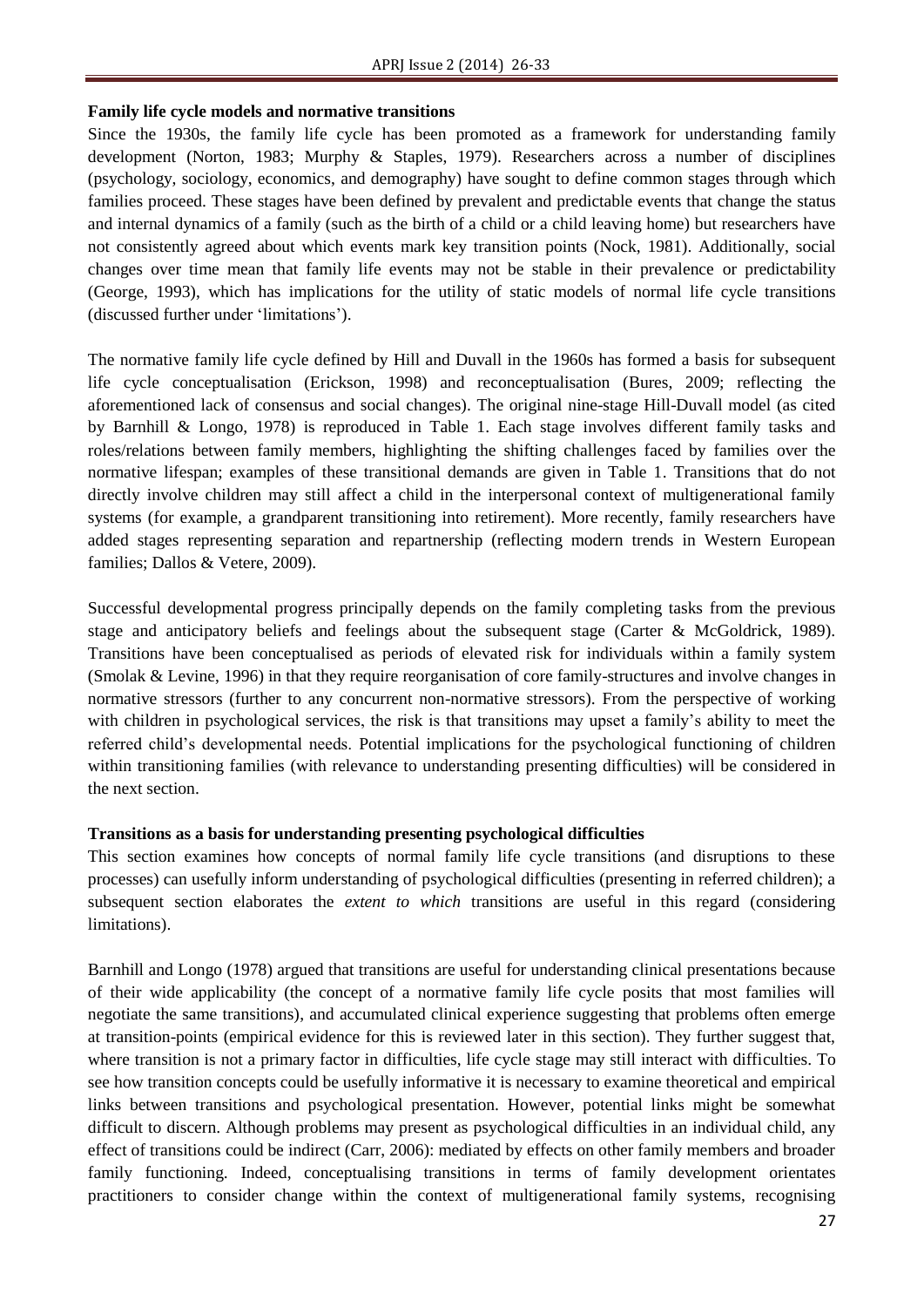relational and distributed consequences of transition. For example, marital transitions may indirectly affect a child's presentation through parent-child relationships (Hetherington et al., 1998). Even at the level of the individual there will likely be intermediate processes between transitions and psychological difficulty: clearly there are individual differences in response to the same transitions (Luthar et al., 2000).

|              |                               |                                            | Example transitional tasks for parents (P) and                                                                                                                                             |
|--------------|-------------------------------|--------------------------------------------|--------------------------------------------------------------------------------------------------------------------------------------------------------------------------------------------|
| <b>Stage</b> |                               |                                            | children (C)                                                                                                                                                                               |
|              | Establishment                 | (newly married, childless)                 | P: Commitment to new family and breaking away<br>from family of origin                                                                                                                     |
| 2.           | New parents                   | (infant)                                   | P: Developing new parent roles (shift from spousal<br>roles); role transitions for broader family (e.g.,<br>parents now grandparents)                                                      |
| 3.           | Preschool family              | (child 3-6, possible younger<br>siblings)  | P: Accepting the new individual personality of first<br>born child, in addition to dependency of any new-<br>born<br>C: Accepting any siblings (may occur at other<br>stages)              |
| 4.           | School-age family             | (oldest child 6-12)                        | P: Introducing the child to extrafamilial<br>institutions; dealing with child's adjustment and<br>new environmental feedback<br>C: Establishing independent extrafamilial<br>relationships |
| 5.           | Family with adolescent        | (oldest age $12-16$ )                      | P: Accepting adolescence<br>C: Developing sexual identity and integrating with<br>peer group culture                                                                                       |
| 6.           | Family with young<br>adult    | (oldest age $16-20$ )                      | P: Allowing independent and adult strivings to<br>emerge<br>C: Experimenting with independence and lessening<br>family ties                                                                |
| 7.           | Family as launching<br>centre | (from departure of first to last<br>child) | P: Accepting independent adult role of children;<br>coping with possible caregiving and loss with<br>respect to older generation<br>C: Individuation and new family life cycle             |
| 8.           | Post-parental family          | (after children have left home)            | P: Letting go of children and redefining marriage,<br>potential new role as grandparents<br>C: Leaving home; potential new role as parent                                                  |
| 9.           | Ageing family                 | (after retirement)                         | P: Accepting retirement and old age<br>C: Planning to care for ageing parents, in addition<br>to own children                                                                              |

Table 1: *Stages of the family life cycle (Hill-Duvall model) and associated transitional tasks*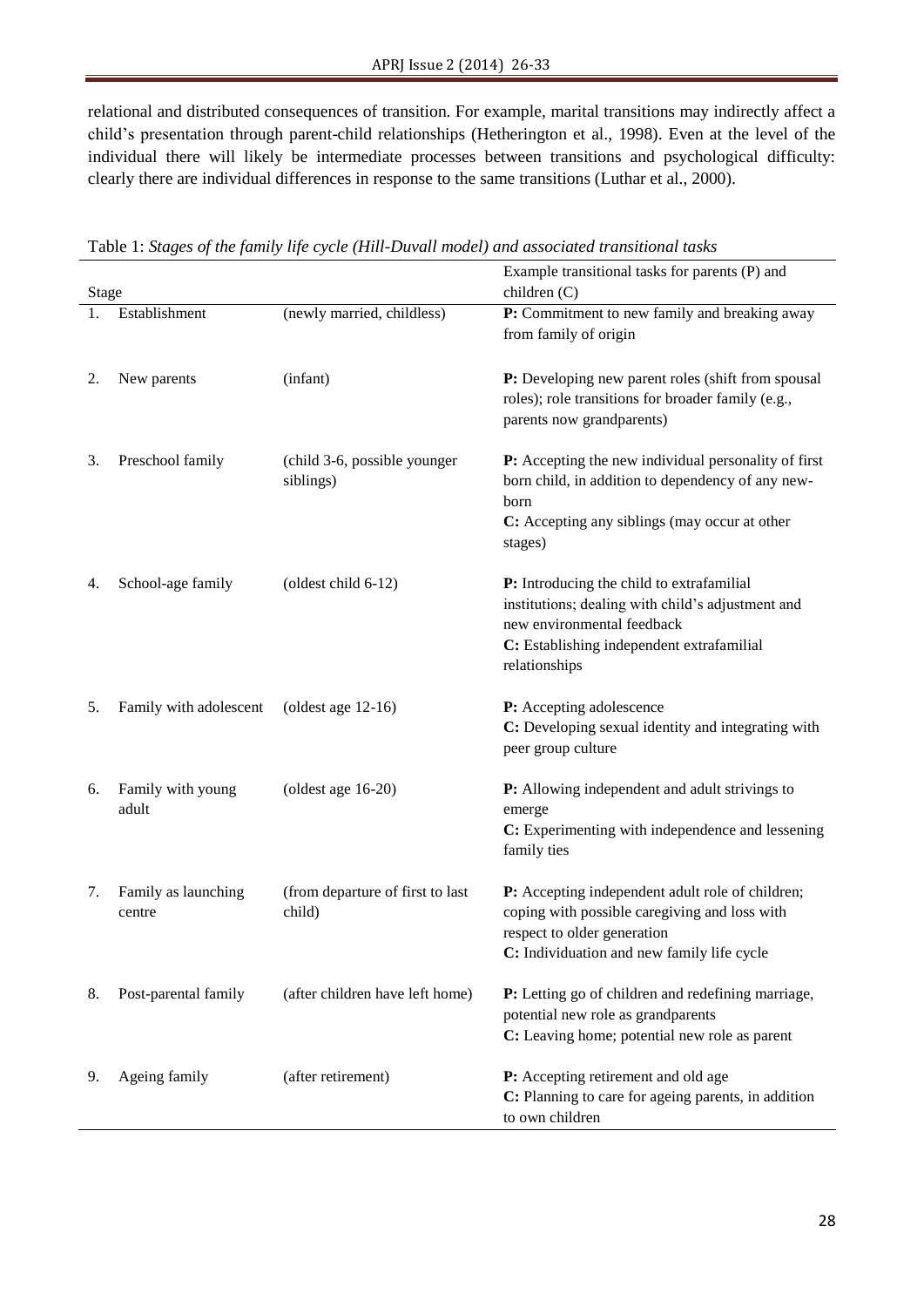The family life cycle model may be a useful adjunct to psychological models for theoretical understanding and clinical case formulation. Indeed, the explanatory power of family lifecycle transitions may only emerge with such use. The family lifecycle model was developed as an interdisciplinary descriptive and organising framework; consequently, to elucidate psychological presentation, concepts of transition should be applied in terms of models accounting for psychological processes.

Given that transitions demand change and reorganisation, they may be usefully examined as potential precipitating factors in case formulation across various psychological models (Winters et al., 2007; Sturmey, 2009) thereby informing our understanding of presenting problems. According to the therapeutic model applied, some therapists may focus more on individual-level analysis (rather than systemic interplay). For example, a CBT-oriented psychologist may examine the impact of a family life transition (e.g., child starting school) in terms of how it challenges a child's established rules for living, potentially causing distress by activating underlying beliefs (Beck, 1995). From a psychoanalytic perspective, the notion of family life cycle transitions (and impasses) may usefully supplement understanding in terms of individuation (Falicov, 1991): the process by which a child balances or rebalances autonomy and intimacy. Family therapists may use family life cycle norms to formulate presenting problems in terms of systemic interpersonal effects of transitional processes and (in particular) disruptions to these processes (Barnhill & Longo, 1978; Carr, 2006). Underlying such formulation is the assumption that families function at an adequate level until subjected to stressors and change demands, whereupon they may become fixed in pathological patterns of interaction. These patterns are often 'attempted solutions' to demands, which unwittingly prevent successful transition and growth for the individual young person and their family, becoming perpetuating or problem-maintaining factors (Dallos & Draper, 2005).

Across models of psychological formulation, early socialisation is often considered integral to understanding and family life cycle transitions may be usefully applied here (George et al., 2006); for example, in considering how parents initially interacted with their child following the challenging transition to parenthood. Moreover, attachment theory arguably offers a framework for turning descriptive concepts of family life cycle transitions into constructs with explanatory power for understanding individual psychology: transitions prompt revision of interpersonal relationships and attachment strategies with potentially powerful emotional consequences for individuals affected, particularly the developing child (Dallos & Vetere, 2009).

Further to theoretical mechanisms (and clinician commentaries), available empirical data indicates a possible link between normative transitional periods and psychopathology. There is evidence to suggest that children experience more life events (both negative and positive) during periods of transition (e.g., entry to adolescence) and that life-event increases predict increased depressive symptomatology (Ge et al., 1994). Transitional periods have also been found to 'accentuate' pre-existing problems in the child/family, leading to poorer post-transition outcomes (Graber & Brooks-Gunn, 1996). Transition to parenthood often appears to have an adverse effect on the relationship between parents and, where this relationship does not recover, the quality of parent-child relationships may also be impacted (Cox & Paley, 1997). Eating disorders are commonly seen in transitional periods around entry into adolescence and leaving home (Smolak & Levine, 1996; Berge, Loth, Hanson, Croll-Lampert & Neumark-Sztainer, 2011) and the transition to adulthood and leaving home is also strongly implicated in psychosis (Harrop & Trower, 2001).

Lavee and colleagues (1987) conducted a large-scale study of the effects of normative transitions and nonnormative (unexpected) stressful life events on family well-being. They found that these factors affected family well-being through a mediating construct of intrafamily strain, with situational appraisal playing a buffering role. This suggests that understanding of difficulties is enhanced when considering other (nonnormative) events and possible mediating processes, rather than looking at normative transitions alone.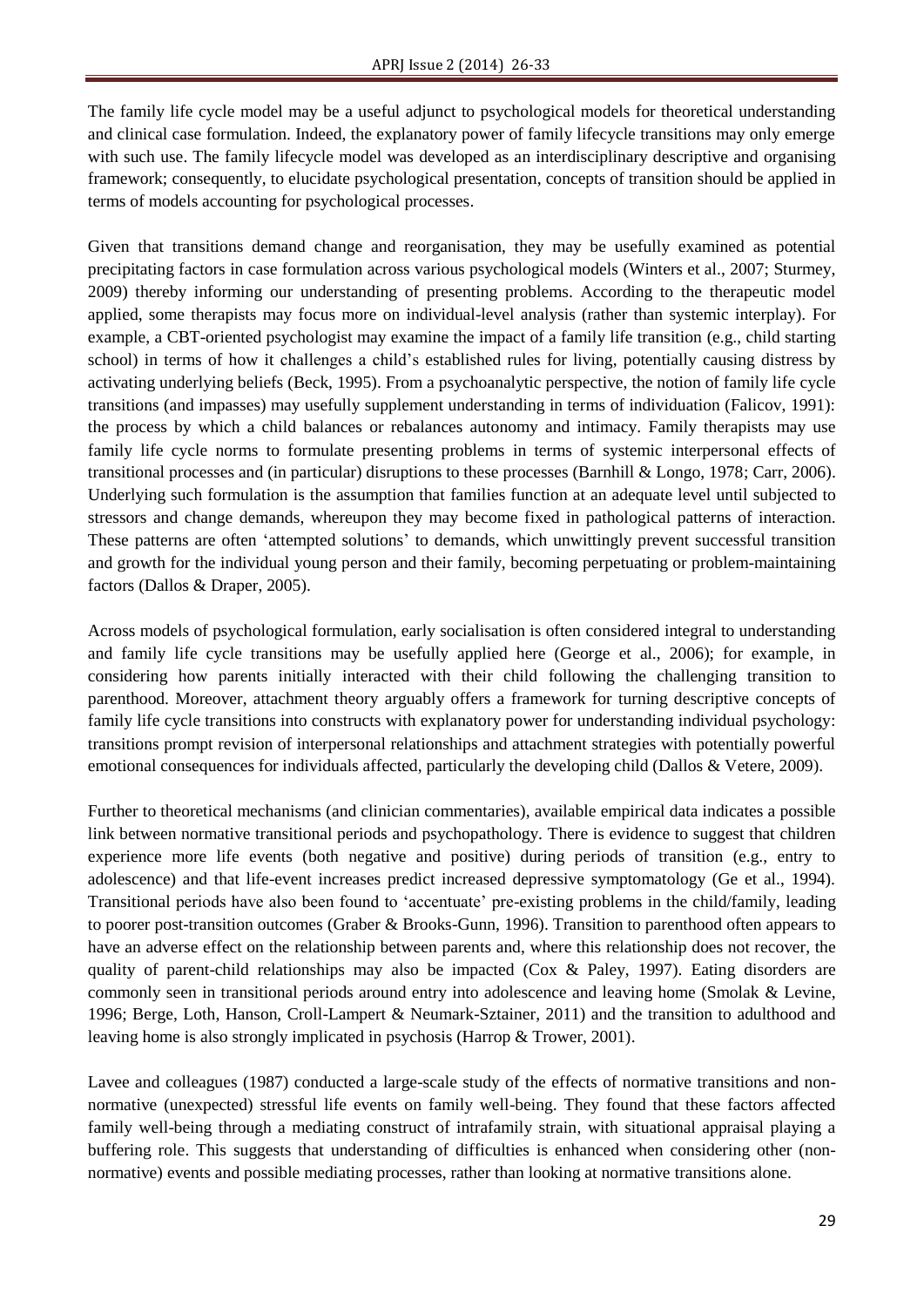#### **Implications for intervention**

The implications for intervention will largely follow from the psychological model and case formulation that is used to link family transition with difficulties in the presenting child (as considered in the preceding section). Consequently, broad (rather than specific) implications for intervention are discussed here.

Understanding in terms of family transitions encourages systemic thinking rather than locating problems within the child: suggesting whole family interventions are appropriate (Carr, 2006). Applied awareness of transitions may also draw attention to the child's changing developmental needs (i.e., temporal, further to systemic, processes), facilitating work with the family to meet these needs over time.

Slater and Mencher (1991) discuss the often powerful effects of identifying a family's distress as part of a normative family life transition. Understanding presenting difficulties within a frame of normal family life progression, and sharing this understanding (a normalising intervention), may have therapeutic utility. Contextualising presenting difficulties in terms of the family life cycle could reduce uncertainty and fear, and reorients the family towards addressing patterns of interaction that may be disrupting transitional progress. Clinicians often perceive psychological symptoms in presenting children and their families as expressions of being 'stuck' at key life cycle transition points (Gower et al., 2005). Presenting problems could reflect distressing deviations from the family's (norm-derived) beliefs about how their life cycle should progress (e.g., an adolescent not transitioning towards independence or leaving home as and when expected). In such cases it may be important for intervention to provide alternative perspectives and avoid simply reinforcing or prescribing norms.

Understanding of transitions in relation to psychological risk could have important implications for preventative or protective interventions (Coie et al., 1993). Where possible to prospectively identify families that may be at risk during transitions (e.g., based on previous presentation to services), they may be offered help (e.g., family sessions or parenting groups) to negotiate forthcoming (predictable) transitions (e.g., child entering adolescence). Wider populations can be addressed through preventative psychoeducational interventions (Cowan & Hetherington, 1991). For example, expectant couples might be offered relationship or parenting psychoeducation in preparation for transition to parenthood. In terms of service organisation, there may be implications for the current structuring of psychological and other care services by age group: for example, given potential strains of transition to adulthood and leaving home, it may be helpful to have continuity in service delivery around transition points (Jivanjee et al., 2008; e.g., a transitive service overlapping child and adult services) rather than compounding adjustment demands for service users by requiring that they also transition between services.

#### **Limitations on the extent to which concepts of 'normal' transitions are useful**

Some limitations have already been discussed: such as the need to embed family transition concepts in psychological models and the likely complexity of processes through which transitions may be linked to presenting psychological difficulties.

The limited agreement between researchers regarding how the family life cycle is staged may undermine the utility of concepts of 'normal' transitions for understanding presenting difficulties: questionable (interobserver) reliability suggests questionable validity. The lack of agreement perhaps reflects a greater issue: the heterogeneity of life cycles. Even if it is possible to aggregate information across families, and agree a model of best fit, available data suggests substantial variability in life cycle transitions (type, sequence, and timing) between families (George, 1993). Original concepts of 'normal' transitions were based on a model of the Western European nuclear family that is decreasingly representative of families presenting to services in the UK (Walker, 2008): reflecting broader social changes (including greater cultural diversity). What it is that constitutes 'family' for a given individual may also vary and be less likely to conform to originally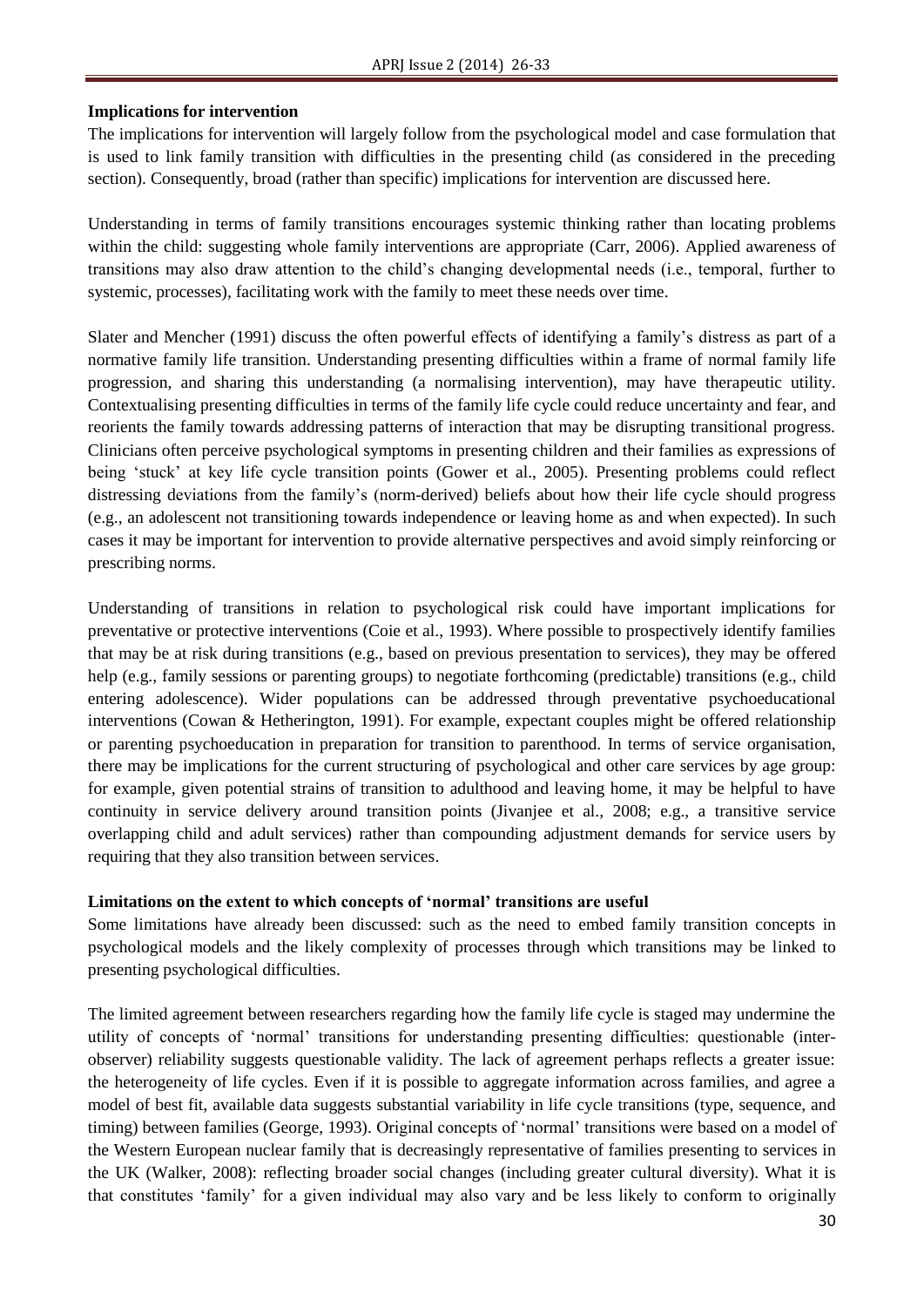defined norms (Walsh, 2003). Without adapting for the realities of contemporary families, concepts of normal transitions may even obscure understanding and lead to inappropriate intervention (e.g., if used to prescribe traditional white middle-class norms to all families; Slater & Mencher, 1991). Knowledge of typical family life cycle transitions could be very usefully applied: but as part of an idiographic formulation that considers the presenting family's subculture and related beliefs and interpretations.

Interventions that explicitly incorporate concepts of normal family life transitions have shown treatment efficacy (e.g., family therapy interventions for anorexia and psychosis; Eisler et al., 2003; NICE, 2009), but it is not clear how understanding transitions directly contributes to intervention efficacy (if at all).

One risk of applying the family life cycle model to understand presenting psychological difficulties is that it may invite a simple, unidirectional interpretation, wherein normative transitions are narrowly (and perhaps erroneously) conceptualised as triggering factors. At the point of clinical assessment, it will often be possible to identify a recent transition (at some level of the multigenerational family), and to make post-hoc connections to presenting difficulties, but this provides a weak basis for causal inference. All families negotiate life cycle transitions, yet only a minority will present to services (Green et al., 2005): transitions would seem to have low specificity as predictors of psychological difficulties. At a population level, any relationship between transitions and clinical presentation must be subject to moderating and/or mediating variables (which may include other aspects of family dynamics); it is not otherwise possible to account for relatively uncommon difficulties in terms of notionally 'normative' events. Similarly, in applied practice, it is important to consider the particular histories and circumstances of presenting families to understand whether and why transitions may be implicated in their difficulties. Even if transition-related stressors are formulated as precipitants for presenting problems, there will be important pre-existing and predisposing variables: it is likely that the aetiology of difficulties will be traceable to more exogenous variables (in temporal, and perhaps causal, sequence).

Any analysis of causation is complicated by the possibility that presenting difficulties may also influence the ability of the family to adapt to life cycle transitions; when difficulties co-present with transitional disruption, it may be challenging to establish temporal precedence and discern cause from effect. For example, difficulties may be pre-existing but only present to services when they inhibit the family's ability to negotiate a transition-point (i.e., when the family is subjected to novel demands); here, transitions may explain the timing of referral, but not the aetiology of psychological difficulties. In some cases, difficulties may actually contribute to transitions (e.g., leading to conflict and separation) or there may be 'third variables' that account for both transitions and psychological difficulties and thereby complicate interpretation of linkage between the two; for example, socioeconomic deprivation may increase both the frequency of transitions (poverty is associated with a truncated family life cycle, with shorter intervals between transitions and abrupt loss-based transitions; Moore Hines, 2011) and the likelihood of psychological difficulties (Murali & Oyebode, 2004). Interpretative difficulty is exacerbated by the fact that transitions may not be discrete events; transitional processes may be protracted and encompass various stages (from preparation through to adaptation); it may be possible to disaggregate transitions into discrete components/stressors with more specific explanatory utility. Moreover, there is clear scope for more sophisticated capture of the temporal dynamics of transitions in relation to psychological difficulties, including consideration of timing, accumulation, and ordering of transitions (Barban, 2013). This would seem to be a fruitful area for future research, with potential to guide clinical understanding.

Recognising the limitations identified above, this article has argued that practitioners need to employ theorybased idiographic case formulation to make sense of what a particular transition may mean for the child and their family, within their current and historical context. Broader theoretical and empirical literature may guide the practitioner in this task, by helping them to consider a range of possible outcomes and related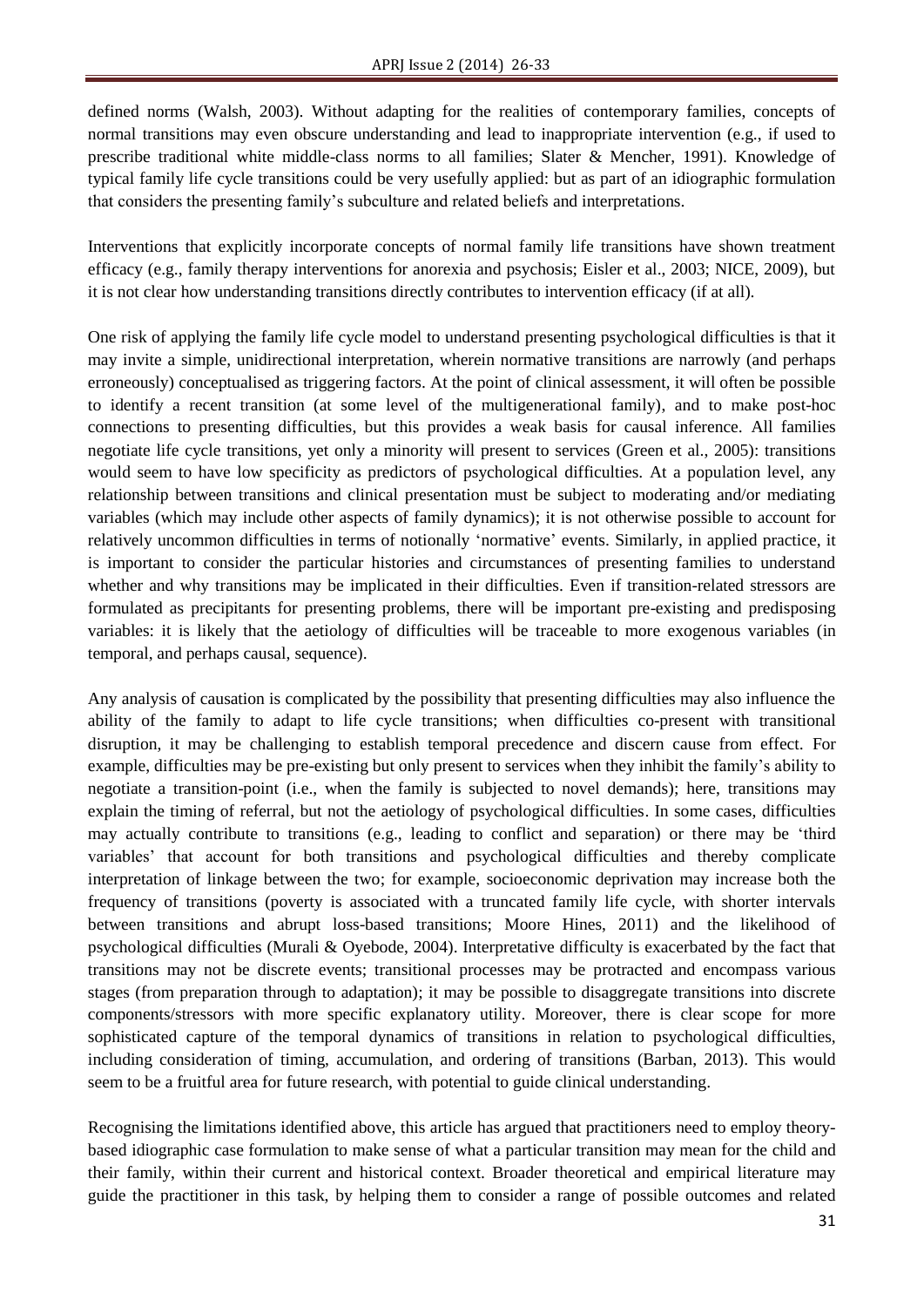factors, and to be aware of common trajectories. Given the likelihood of making spurious links between presenting difficulties and contiguous transitions, it would seem prudent to consider alternative explanations and assess for evidence that could *disconfirm* causation (e.g., enquiring about temporal precedence). Conversely, some clinicians may find that the value of drawing on family life cycle concepts is more pragmatic (i.e., in supporting shared understanding and successful working with the presenting family) and be less concerned with establishing 'accuracy' per se, although this line of reasoning could lead to inappropriately targeted interventions.

Although this article has focussed on possible links between transitions and psychological difficulties, it should also be recognised that transitions can be opportunities for positive change and reorganisation (Dallos & Vetere, 2009). For example, a recent review of child adjustment to a normative family transition (in this case, birth of a second child) found a range of responses across individuals (Volling, 2012): including cases of growth and constancy, in addition to some cases evincing difficulty. Again, this points to the importance of looking at how transitions are construed, to move beyond assumptive applications in practice.

#### **References**

- UN General Assembly. (1989, November). *Adoption of a convention on the rights of the child* (U.N. Doc. A/Res/44/25). New York: Author.
- Barban, N. (2013). Family trajectories and health: a life course perspective. *European Journal of Population/Revue européenne de Démographie*, *29*(4), 357-385.
- Barnhill, L. R., & Longo, D. (1978). Fixation and regression in the family life cycle. *Family Process, 17*(4), 469-478. doi:10.1111/j.1545-5300.1978.00469.x
- Beck, J. S. (1995). *Cognitive Therapy: Basics and Beyond*. New York: Guilford Press.
- Berge, J. M., Loth, K., Hanson, C., Croll-Lampert, J., & Neumark-Sztainer, D. (2012). Family life cycle transitions and the onset of eating disorders: a retrospective grounded theory approach. *Journal of Clinical Nursing, 21*(9‐10), 1355-1363. doi:10.1111/j.1365-2702.2011.03762.x
- Bures, R. M. (2009). Living Arrangements Over the Life Course: Families in the 21st Century. *Journal of Family Issues, 30*(5), 579.
- Carr, A. (2006). *Family therapy: Concepts, process and practice*. Chichester and New York: John Wiley & Sons.
- Carter, B., & McGoldrick, M. (1989). *The changing family life cycle: A framework for family therapy* (2nd ed.). New York: Gardner Press.
- Coie, J. D., Watt, N. F., West, S. G., Hawkins, J. D., Asarnow, J. R., Markman, H. J., et al. (1993). The science of prevention: A conceptual framework and some directions for a national research program. *American Psychologist, 48*, 1013-1013. doi:10.1037/0003-066X.48.10.1013
- Cowan, P. A., & Hetherington, M. (1991). *Family Transitions*. Hillsdale, NJ: Lawrence Erlbaum Associates.
- Cox, M. J., & Paley, B. (1997). Families as systems. *Annual Review of Psychology, 48*(1), 243-267. doi: 10.1146/annurev.psych.48.1.243
- Dallos, R., & Draper, R. (2005). *An Introduction to Family Therapy: Systemic theory and practice* (2nd ed.). London: Open University Press.
- Dallos, R., & Vetere, A. (2009). *Systemic Therapy and Attachment Narratives: Applications in a range of clinical settings*. London: Routledge.
- Eisler, I., Le Grange, D., & Asen, E. (2003). Family interventions. In J. Treasure, U. Schmidt & E. Van Furth (Eds.), *Handbook of eating disorders* (2nd ed.). Chichester: Wiley.
- Erickson, M. J. (1998). Re-visioning the Family Life Cycle Theory and Paradigm in Marriage and Family Therapy. *American Journal of Family Therapy, 26*(4), 341-355. doi:10.1080/01926189808251112
- Falicov, C. J. (1991). *Family transitions: Continuity and change over the life cycle*. New York: Guilford Press.
- Ge, X., Lorenz, F. O., Conger, R. D., Elder, G. H., & Simons, R. L. (1994). Trajectories of stressful life events and depressive symptoms during adolescence. *Developmental Psychology, 30*(4), 467-483. doi:10.1037/0012- 1649.30.4.467
- George, C., Herman, K. C., & Ostrander, R. (2006). The family environment and developmental psychopathology: The unique and interactive effects of depression, attention, and conduct problems. *Child psychiatry and human development, 37*(2), 163-177. doi:10.1007/s10578-006-0026-5